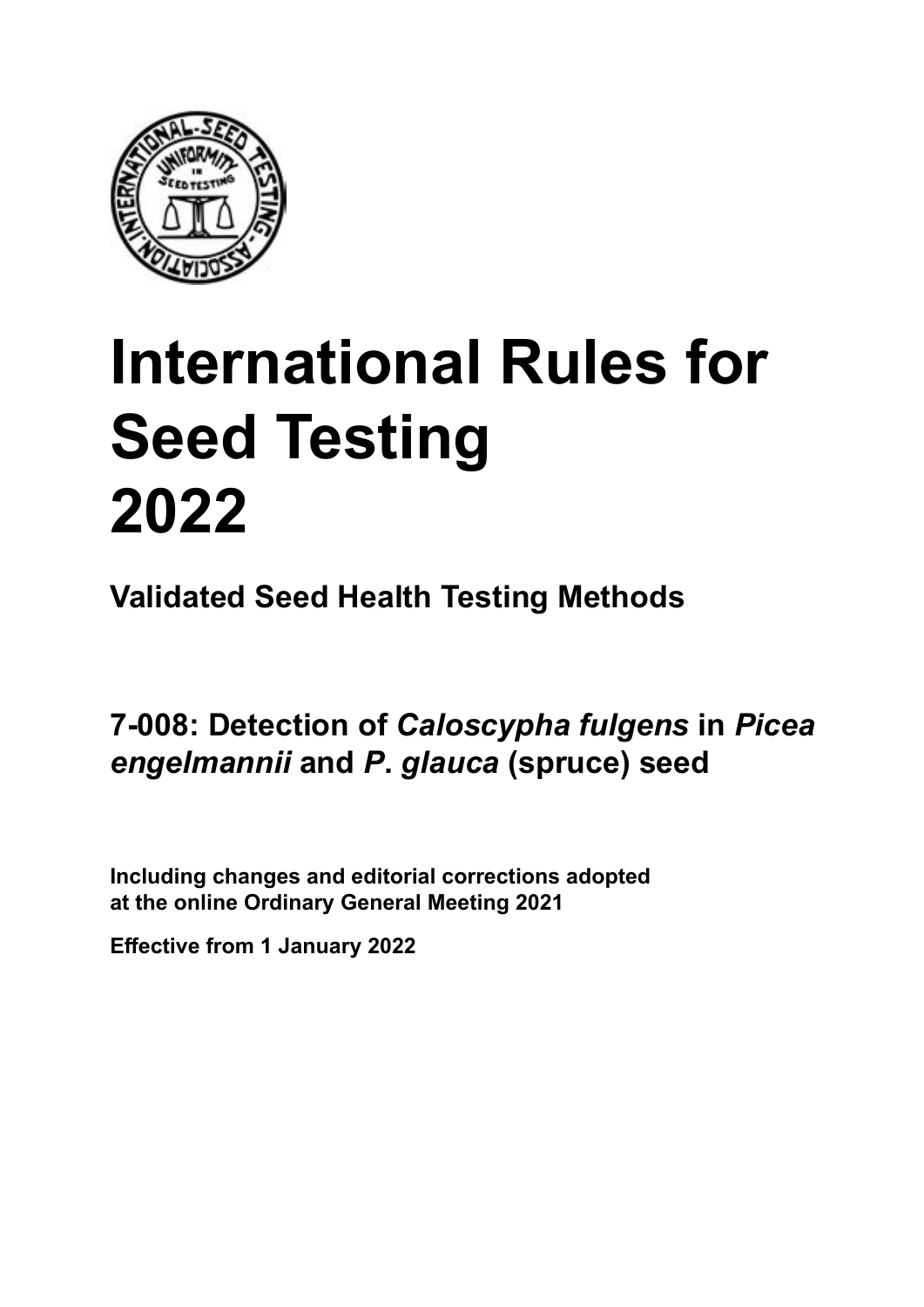### **Validation reports**

See References. Copies are available by e-mail from the<br>ISTA Secretariat at ista.office@ista.ch. ISTA Secretariat at ista.office@ista.ch.

lems relating to this method to the ISTA Seed Health Com-<br>mittee, c/o ISTA Secretariat. mittee, c/o ISTA Secretariat.<br>i Please send comments, suggestions or reports of prob-

### **Limitation de responsabilité Disclaimer**

Whilst ISTA has taken care to ensure the accuracy of the<br>methods and information described in this method description, ISTA shall not be liable for any loss or damage, etc.<br>resulting from the use of this method.<br>. resulting from the use of this method. Whilst ISTA has taken care to ensure the accuracy of the methods and information described in this method descrip-<br>tion, ISTA shall not be liable for any loss or damage, etc. tion, ISTA shall not be liable for any loss or damage, etc.<br>resulting from the use of this method.

### **Medidas de seguridad Sicherheitsmaßnahmen Sécurité Safety precautions**

Ensure you are familiar with hazard data and take Ensure you are familiar with hazard data and take<br>appropriate safety precautions, especially during weighing out of ingredients. It is assumed that persons carrying out this test are in a laboratory suitable for carrying out microbiological procedures and familiar with the principles of Good Laboratory Practice, Good Microbiological Practice, and aseptic techniques. Dispose of all waste materials in an appropriate way (e.g. autoclaving, disinfection) and in accordance with local health, environmental and safety regulations. Glade 7: Validated Deed Health Testing holesdos<br>
Gallet Corresponds<br>
Validation responds with a statistic by e-mail four ole Simuar you are Smith results and data and data and simular<br>
Simular Corresponds and and considere microbiological procedures and familiar with the principles<br>of Good Laboratory Practice, Good Microbiological Practice,<br>and aseptic techniques. Dispose of all waste materials in<br>an appropriate way (e.g. autoclaving, disinf fallstoffe sind auf geeignete Weise und entsprechend der vor Ort über der vor Ort über und Umwelt- und Umwelt-<br>Eine und Umwelt-Effective Counter of Nicholas Devel Teach Teach Teach Devel Safety precedutions<br>
Validation reports<br>
Safety precedution reports and the symbol state of the sementic of the symbol state of the based delay and share<br>
Propose of Good Laboratory Practice, Good Microbiological Practice,<br>and aseptic techniques. Dispose of all waste materials in<br>an appropriate way (e.g. autoclaving, disinfection) and in Validation reports<br>
Since The Texture 1988 and the mediator of the Since Theorem and Texture 1990 and the mediator of the mediator<br>
Since and out the properties and the mediator of the mediator of the mediator of the media Ensure you are familiar with hazard data and take<br>appropriate safety precautions, especially during weighing<br>out of ingredients. It is assumed that persons carrying<br>out this test are in a laboratory suitable for carrying o

### **Nota sobre el uso de traducciones Anmerkung zur Benutzung der Übersetzungen Note on the use of the translations**

The electronic version of the International Rules for Seed Testing includes the English, French, German and Spanish versions. If there are any questions on interpretation of the ISTA Rules, the English version is the definitive version. The electronic version of the International Rules for Seed Testing includes the English,<br>French, German and Spanish versions. If there are any questions on interpretation of the<br>ISTA Rules, the English version is the defin The electronic version of the International Rules for Seed Testing includes the English,<br>French, German and Spanish versions. If there are any questions on interpretation of the

Published by **Extending Association (ISTA)** The International Seed Testing Association (ISTA) Zürichstr. 50, CH-8303 Bassersdorf, Switzerland

© 2022 International Seed Testing Association (ISTA)

Alle Rechte vorbehalten. Kein Teil dieses Werkes darf in irgendwelcher Form oder durch Online ISSN 2310-3655

All rights reserved. No part of this publication may be reproduced, stored in any retrieval All rights reserved. No part of this publication may be reproduced, stored in any retrieval<br>system or transmitted in any form or by any means, electronic, mechanical, photocopying,<br>recording or otherwise, without prior per recording or otherwise, without prior permis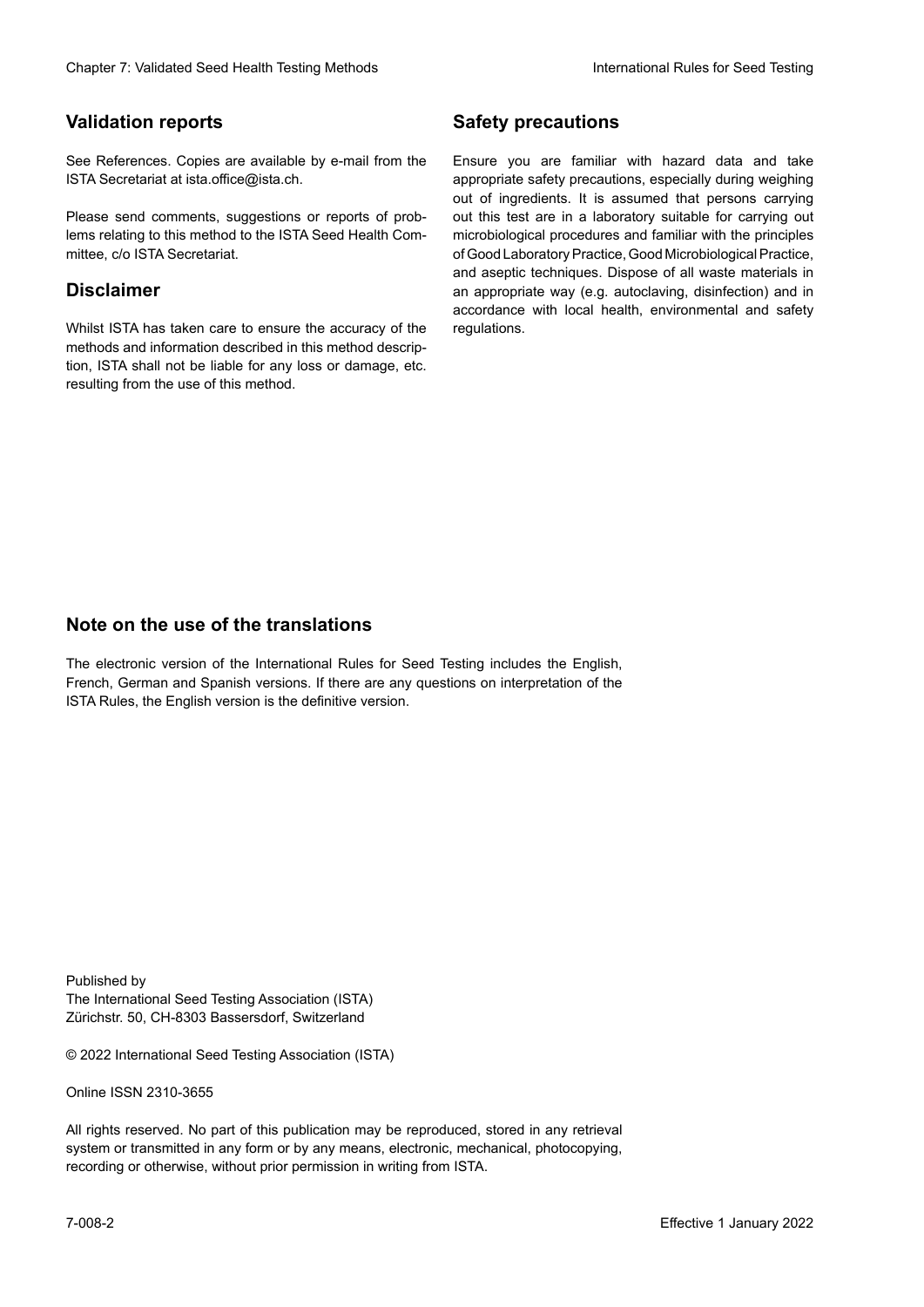## 7-008: Detection of *Caloscypha fulgens* in *Picea* engelmannii and P. glauca (spruce) seed

- Host: Picea engelmannii Engelm.; Picea glauca (Moench) Voss (Moench) Voss
- Pathogen(s): *Caloscypha fulgens* (Pers.) Boud. Pathogen(s): Caloscypha fulgens (Pers.) Boud.<br>(Imperfect state Geniculodendron pyriforme Salt)

**Submitted by: ISTA-PDC Method Validation** Sub-committee **Authors:** ISTA-PDC Method Validation Sub-committee

## **Historial de revisiones Revisionsstand Revision history**

- Versión 1.0, 2001-11-20 **Historique de la révision** Version 1.0, 2001-11-20
- version 1.0, 2001-11-20<br>Revised 2001-11-20: J. Sheppard, V. Cockerell
- Reprinted 2003  $\text{Reprinted } 2003$

Version  $1.0.1$ ,  $2005-01-01$ : Editorial changes Version 1.0.1, 2005-01-01: Editorial changes

- Version 1.1, 2008-01-01: Treated seed revised; Reporting results revised
- Version 1.2, 2014-01-01: Addition of positive control
- Version 1.3, 2017-01-01: Reporting results revised
- Version 1.4, 2021-01-01: Sample preparation changed to Sample size and paragraph revised; addition of sodium hypochlorite solution in Media and solutions

### **Antecedentes** changé à « Taille de l'échantillon » et le paragraphe **Background**

Handbook of Seed Health Testing in 1987 as Working Sheet No. 63 prepared by Jack R. Sutherland, Pacific N° 63 preparado por Jack, R. Sutherland, Pacific Forestry *Handbook of Seed Health Testing* als Arbeitsanweisung **Historique** Forestry Centre, Canadian Forestry Service, 506 W. Burnside Road, Victoria, B.C., V8Z 1M5, Canada. The<br>method was incorporated into the newly revised *Annexe* method was incorporated into the newly revised *Annexe* to Chapter 7 in 2002 from the 1999 edition of the ISTA Rules. The method was reviewed by the ISTA-Seed<br>Health Committee in 2006 (Cockerell, & Koenraadt Health Committee in 2006 (Cockerell & Koenraadt,  $2007$ ) with the recommendation to eccent for a further  $\cos(\theta)$  with the recommendation to acet This method was originally published in the *ISTA*  $2007$ ) with the recommenderion to eccent for a further  $\mathcal{L}(\mathcal{O}(\epsilon))$  while the recommendation to accept for a further  $\mathbf{A}$ 2007) with the recommendation to accept for a further five years. blanchion Robert Search Control Calculation Control Calculation Control Calculation Control Calculation Control Control Control Control Control Control Control Control Control Control Control Control Control Control Contr five years.

#### **Semilla tratada Behandeltes (gebeiztes) Saatgut Treated seed** mandation de l'accepter pour les cinq années à venir.

Este método no ha sido validado para la determinación de This method has not been validated for the determination of *Caloscypha fulgens* on treated seed. Seed treatments may affect the performance of the method. (Definition of treatment: any process, physical, biological or chemical, to which a seed lot is subjected, including seed coatings.  $\text{See } 7.2.3.$ )

#### **Sample size** l'enrobage. Voir 7.2.3.)

The sample (total number of seeds tested) size to be tested depends on the desired tolerance standard<br>(maximum acceptable percentage of seeds infested) the usual depends on the desired tolerance standard (maximum acceptable percentage of seeds infested) and detection limit (theoretical minimum number of ma ecosion mine (instruction minimum number of parrogen propagares per seca winen eur ce accesseur. semillas. patrogen propagares per social which can be detected. me minimum puisson propagares per secu which can se accessed). The minimum sample size should be 400 seeds.

#### **Materiales Material** propagules de l'agent pathogène par semence pouvant être **Materials** détective minimum de l'échantillon de l'échantillon de l'échantillon de l'échantillon de l'échantillon de va

**Reference inaterial:** reference cultures or other appropriate material Reference material: reference cultures or other

**Media:** water agar.

- **Hydrogen peroxide (30 %)** for seed disinfection.
- **Petri dishes:** When sowing density is given by a number of seeds per Petri dish, a diameter of 90 mm is assumed.

**Incubator** capable of operating in the range  $15 \pm 2$  °C

#### **Boîtes de Pétri :** La densité de l'ensemencement est don**néerthods**

#### in 30 % hydrogen peroxide (three volumes of the  $H_2O_2$  per one volume of seeds). 1. Pretreatment: Surface sterilise the seeds for 30 min.

 $CCP:$  The 30 min surface sterilisation with 30 %  $H_2O_2$ significantly reduces contamination from other fungi and bacteria and allows better detection of *C. fulgens*; surface sterilisation for periods longer than 30 min.<br>decreases incidence of the pathogen (Sutherland, et decreases incidence of the pathogen (Sutherland, *et al.* 1978). superficie por períodos mayores a 30 minutos disminu-anderen Pilzen und Bakterien und erlaubt eine genau-*al.*, 1978).

Stir the seeds once or twice during the 30 min.

Drain off the hydrogen peroxide and agitate the seeds<br>for 5 min in sterile, distilled water: then drain off for 5 min in sterile, distilled water; then drain off.

President and the seeds on storile peror in a storile durante los 5 minutos en agua der 30 minutos en agua der 30 min um rune de Surface dry the seeds on sterile paper in a sterile  $\mathbf{D}$ latin sobre papel es- $\sum_{i=1}^{n}$ Surface dry the seeds on sterile paper in a sterile environment l'incidence du pathogène (Sutherland *et al.*, 1978). environment.

- 2. Plating
- t turng.<br>Medianus Desertes median  $2.1$  ividuality water agai, about 19 milliper 70 min i etit uisn. 29 secus are placed in a 1 etit uisit. 2.1 Medium: Place the surface-sterilised seed onto 1.5 %  $\frac{1}{4}$ water agar, about 15 ml per 90 mm Petri dish. 25 seeds are placed in a Petri dish.
- seeds are placed in a retir disti.<br>2.2 Positive control (reference material): Aseptically place seeds pretreated in the same way as 1., in an appropriate number of plates to obtain the reference culture, or plate a reference culture on media. The number of plates required will depend on the level of contamination of the positive control seed lot.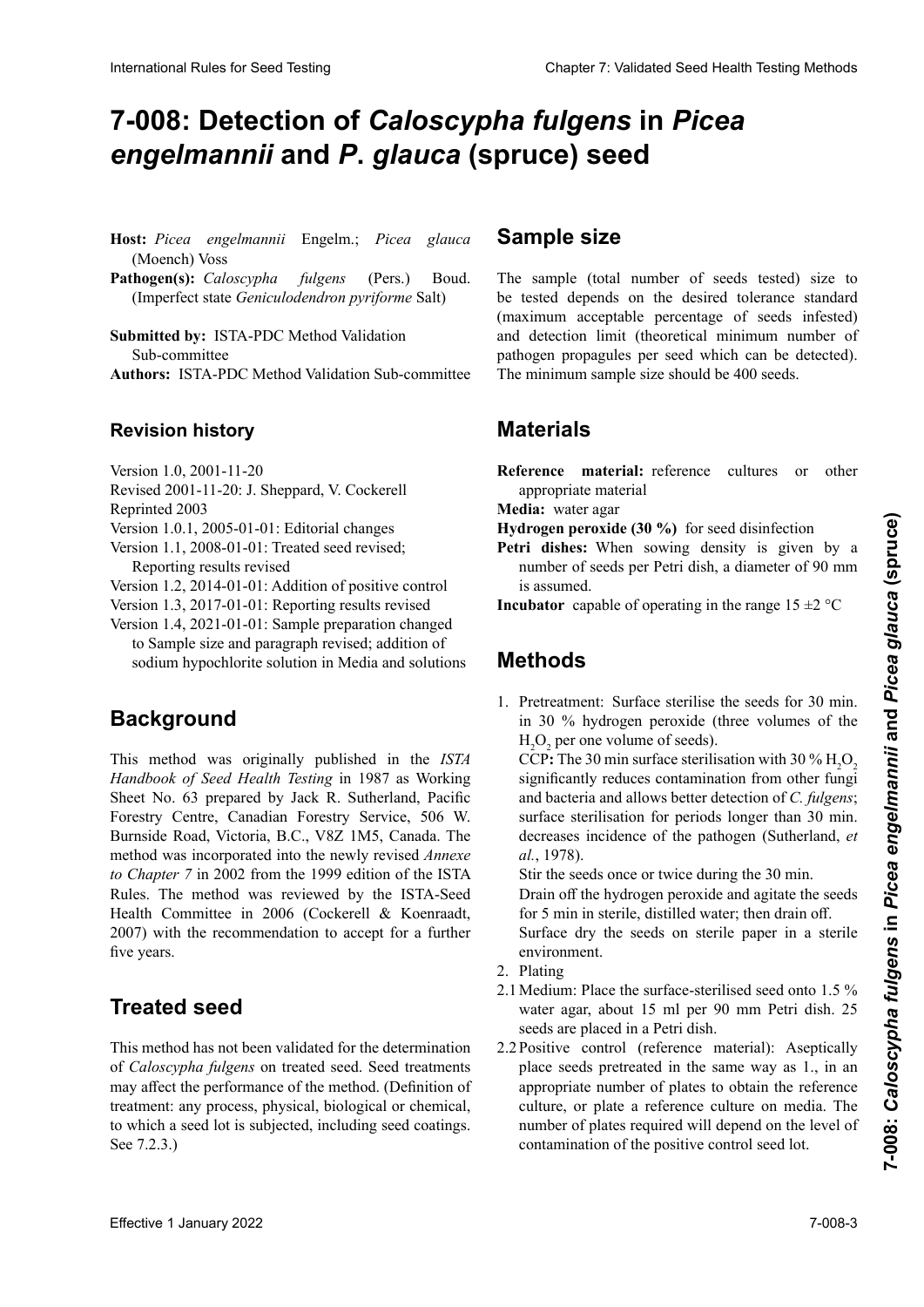- Incubation: Store the plates in plastic bags at 15  $^{\circ}$ C Incubation: Store the plates in plastic bags at 15 °C<br>for 5 weeks under fluorescent light for 8–12 h intervals of alternation with darkness.
- Examination: Examine every 3 days and remove seeds exhibiting blue stain (produced by *C. fulgens)* in agar (Fig. 3) or typical coarse varrucose, right angle<br>branched hyphae (Fig. 2) usually covered with water branched hyphae (Fig. 2), usually covered with water droplets. Characteristics are identifiable at **×**100 using a stereomicroscope. Seeds that germinate do not yield  $\frac{1}{2}$  definition of the fungus. 2.2 of alternation with darkness.<br>
2.2 Controller as a manifer as seeds exhibiting blue stain (produced by *C. fulgens*)  $\frac{d}{dx}$ 4. Examination: Examine every 3 days and remove

The conidiophores (Fig. 4) which arise from aerial hyphae are  $200-550 \mu m$  high, smooth pale yellow to desarrollan el hongonie (produite part *yenew* to yellow brown below, 8–17 µm in diameter below and fulgencial bedeckt sind. The mall unter delection and taper to 3.6–6 μm above; unbranched up to 220 μm, report to 3.0  $\sigma$   $\mu$ m doove, difference up to 220  $\mu$ m, then more or less dichotomously branched; hyaline suave a amarillo parameter abando abando abando abando abando abando diámetro diámetro diámetro diámetro diámetro diámetro diámetro diámetro diámetro diámetro diámetro diámetro diámetro diámetro diámetro diámetro diámetro above. Comula (Fig.  $\pi$ ) are  $\pi$ , $\sigma$ -6,  $\mu$ m arriba; sin  $\mu$ m, noioolastic, sinootii, hyanne, ovate, dry. More details notionastic, sinootif, hyanne, ovate, dry. More details<br>on the characteristics of the hyphae, conidiophores and conidia of C. fulgens are given by Paden et al. (1978) and Salt (1974). Compare with positive control. Clearies 7. Validierte University (1. Januar 2022)<br>
Statistical absolute the statistical political absolute the statistical energy of the statistical control international control international control international contr  $S_{\text{S}}$  die keine keine keine keine nicht mit dem Pilz infinite dem Pilz infinite mit dem Pilz in finite dem Pilz infinite dem Pilz infinite dem Pilz infinite dem Pilz infinite dem Pilz infinite dem Pilz infinite dem Pi  $\frac{\mu_{\text{D}}}{\mu_{\text{D}}}$ , Conidia (Fig.  $\pi$ ) are  $\pi$ ,  $\mu$ m  $\sim$  3.2– $\pi$ ,  $\mu$ m, Chaos 7 Voldskel Sesel beell Territoir Maria Medical Description in the studies of the School Section 2. An additional Section 2. An additional Section 2. An additional Section 2. An additional Section 2. An additional Se habitude de  $\frac{1}{2}$  de gouter de  $\frac{1}{2}$  d'au. Les carabove. Conidia (Fig. 4) are 4.6–7.6 μm × 3.2–4.0 μm;<br>behavior between the low production of the low production of the low production of the low production of the lo 3. In the basic of register in plane in the basic basic interest in 15 °C. Monthain and **Solution of the second and solution** of the second and the second of the second of the second of the second of the second of the sec holoblastic, smooth, hyaline, ovate, dry. More details

#### se encuentran en Paden *et al*., (1978) y Salt (1974). **Preal methods** 220 µm, puis plus ou moins branché de façon dicho-**General methods**

- **Checking tolerances:** Tolerances provide a means of assessing whether or not the variation in results within about the accuracy of the results. Suitable tolerances, about the accuracy of the results. Suitable tolerances,<br>which can be applied to most direct seed health tests,<br>can be found in Table 5B Part 1 of Chapter 5 of the<br>ISTA Rules, or Table G1 in Miles (1963). can be found in Table 5B Part 1 of Chapter 5 of the **ISTA Rules, or Table G1 in Miles (1963). Checking tolerances:** Tolerances provide a means of or between tests are sufficiently wide as to raise doubts **Méthodes générales**
- **Reporting results:** The result of a seed health test should indicate the scientific name of the pathogen should indicate the scientific name of the pathogen<br>detected and the test method used. When reported on detected and the test method used. When reported on<br>an ISTA Certificate, results are entered under 'Other an ISTA Certificate, results are entered under 'Other Determinations'. Determinations'.<br>The report must indicate the number of seeds tested.

The report must indicate the number of seeds tested.<br>In the case of a negative result (pathogen not detected) In the case of a negative result (pathogen not detected),<br>the results must be reported as 'not detected'.<br>In the case of a positive result, the report must indicate the results must be reported as 'not detected'.

In the case of a positive result, the report must indicate dos de ben ser ingresses de ben ser ingresses de terminaciones.<br>the normalizes of infected society. El informe debe indicar el número de semillas  $\frac{1}{2}$  einer Gesundheitsprüfung von Saatgut sollte den wissenschaftlichen Name des Krankheitserregers und die verwendete Methode enthalten. Bei Berichterstattung the percentage of infected seeds.

#### En el caso de un resultado negativo (patógeno no detecture ser information de ben ser information de ben ser information de la communicación de la comunicación d auf einem ISTA-Bericht sind die Ergebnisse unter aanty aboutanoo scientifique du pathogène détecté et la méthode d'essai **Quality assurance**

#### .<br>41.eelee.  $m_{\rm H}$  candro positivo, el informe de la información de la información de la información de la información de la información de la información de la información de la información de la información de la información de l Der Prüfbericht muss die Anzahl untersuchter Samen ilivar v minations<br>September 1980 in the Bulletin ISO. Critical control points (CCP)

indicar el porcentaje de semillas infectadas Im Falle eines negativen Ergebnisses (Krankheitserere ine wording of the original working sheet suggests Where the wording of the original working sheet suggests that an action is critical this has been marked with CCP. Where the wording of the original Working Sheet suggests

## **Aseguramiento de calidad Qualitätssicherung Assurance qualité Media and solutions**

### **Puntos críticos de control (PCC) Kritische Kontrollpunkte (KKP) Points critiques de contrôle (CCP) Sodium hypochlorite solution**

Sodium hypochlorite for pretreatment of seed can be prepared from commercial bleach diluted to 1 % available<br>chlorine. The concentration of chlorine in commercial **Medios y soluciones Milieux et solutions** the formula: **Medicinal** chlorine. The concentration of chlorine in commercial bleach varies considerably and declines with storage. Use

$$
\rm V_{\rm stock} = \rm V_{\rm final} \times \rm C_{\rm final} \, / \, \rm C_{\rm stock}
$$

(where  $V =$  volume and  $C = \%$  available chlorine) to (where  $\sim$  volume and  $\sim$   $\sim$  a vanuation volume of commercial bleach stock solution cial dialecture divido al 1 % de concentración divido al 1 % de concentración de concentración de concentració de comercial variation en el comercial variation comercial variation considerablemente en el constant de constantin de constantin de constantin de constantin de constantin de constantin de constantin de constantin de const saatgute kann aus einem bereiten bleich Bleichmittel (Nacalculate the volume of commercial bleach stock solution<br>required to prepare sodium hypochlorite solutions for use in seed pretreatment.

m see prueamen.<br>Tration von 1 declariton vol ar linux la chlorito valiling 1 70 chiorine in<br>ash containing 12 % avoi on prepare a 1 i solution of soutun hypoemorite containing 1 % chlorine from a stock of commercial bleach containing 12 % available chlorine: In seed pretreament.<br>To prepare a 1 l solution of sodium hypochlorite

$$
V_{\text{stock}} = 1 \times 1/12 = 0.083
$$

cial requerido para preparar la solución de hipoclorito de Thus add 83 ml of the 12 % stock to 917 ml water.

The percentage of active chlorine decreases rapidly in solution so, NaClO  $\perp$ % solution must be stored in the dark and used within 3 days of preparation. It is possible to check chlorine concentration with chlorine strip tests. The percentage of active chlorine decreases rapidly<br>in solution so, NaClO 1 % solution must be stored in the<br>dark and used within 3 days of preparation. It is possible in solution so, NaClO 1 % solution must be stored in the

# 1.5 % water agar

**Agar:** 15.0 g Agar: 15.0 g<br>Distilled/deionised water: 1000 ml

### **Preparation**

- 1. Weigh out ingredients into a suitable autoclavable schnell ab, daher muss NaClO 1 %ige Lösung im Dunkeln **Eau gélosée à 1,5 % d'agar** container.
- 2. Add 1000 ml of distilled/deionised water.
- by stirring. 3. Dissolve powdered Agar in distilled/deionised water
- 4. Autoclave at 15 psi and 121 °C for 15 min.
- 5. Allow agar to cool to approx. 50 °C.
- **Property Property Property Property 1. Allow agar to coor to approx.** 30 °C.<br>**6.** Pour 15 ml of molten agar into 90 mm Petri plates and allow to solidify at room temperature before use.

#### $P_{\text{trunc}}$ nage **Designations**  $2.00 \text{ age}$

2. Agregar 1000 ml de agua destilada/desionizada. Prepared plates may be stored at 4 °C for up to 6 weeks. 3. Dissoudre l'agar en poudre dans l'eau distillée/désio-Prepared plates may be stored at  $4^{\circ}$ C for up to 6 weeks.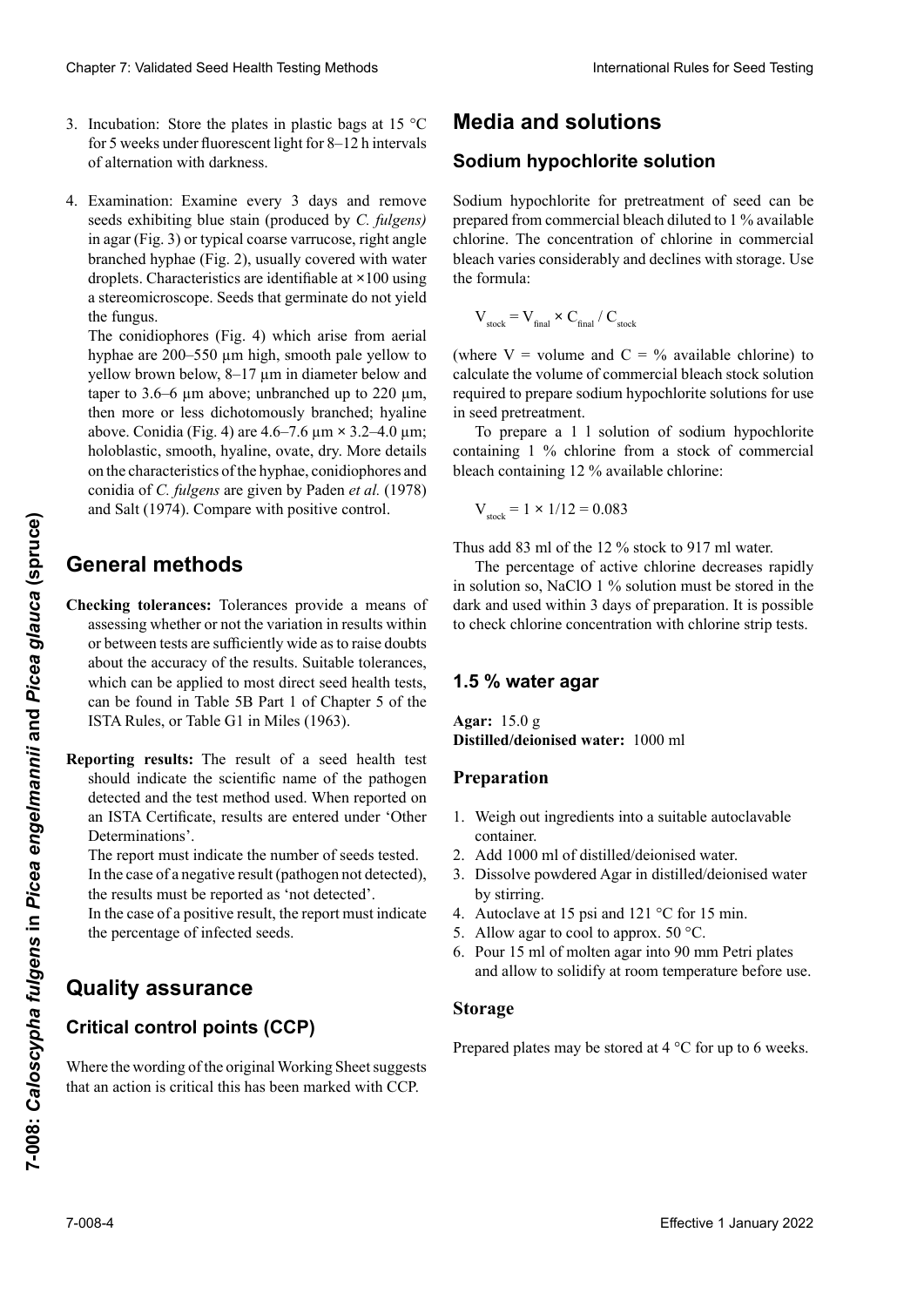

**Figure 1.** Indigo-coloured mycelium of C fulgens growing from a Sitka spruce seed on water agar.



**Figure 2.** Coarse, verrucose, right-angle branching hyphae of *C. fulgens.* 

## **References**

The following references are extracted from the *ISTA* Handbook of Seed Health Testing, Working Sheet No. 63, J.R. Sutherland,1987.

- Miles, S. R. (1963). Handbook of tolerances and of mea-International Seed Testing Association, 28 (3), 525– 6 semanas. **Références** 686. sures of precision for seed testing. *Proceedings of the*
- perfect state of the conifer seed pathogen *Geniculo-*Las siguientes referencias han sido extraídas del *ISTA*  **Literaturquellen** *Canadian Journal of Botany,* **56** (19), 2375–2379. Paden, J. W. Sutherland, J. E. & Woods, T. A. D. (1978). Caloscypha fulgens (Ascomycetidae, Pezizales): the *dendron pyriforme* (Deuteromycotina, Hyphomycetes).
- *British Mycological Society,* **63** (2), 339–351. Salt, G. A. (1974), *Geniculodendron pyriforme* gen. et sp. nov., a pathogen of conifer seeds. *Transactions of the*
- lation of the fungus *Geniculodendron pyriforme* from<br>Sitka spruce seeds. Canada Department of Fisheries and Environment, Canadian Forestry Service, *BiMonthly*<br>*Research Notes*, **34** (4), 20–21. *Research Notes,* **34** (4), 20–21. Sutherland, J. R., Woods, T. A. D., Lock, W. & Gaudet, D. A. (1978). Evaluation of surface sterilants for isolation of the fungus *Geniculodendron pyriforme* from Sitka spruce seeds. Canada Department of Fisheries and Environment, Canadian Forestry Service, *BiMonthly Research Notes,* **<sup>34</sup>** (4), 20–21.
- *dendromegary, A. J., Sutherland, J. E., Woods, T. A. D. &* Moncrieff, S. M. (1983). Evaluation of seed disease effects in container sown Sitka spruce. *Forest Science*, **29** (1), 59–65. fects in container sown Sitka spruce. *Forest Science*, nov., a pathogen of conifer seeds. *Transactions of the*  lation of the fungus *Geniculodendron pyriforme* from **29** (1), 59–65.Thomson, A. J., Sutherland, J. E., Woods, T. A. D. & Moncrieff, S. M. (1983). Evaluation of seed disease ef-